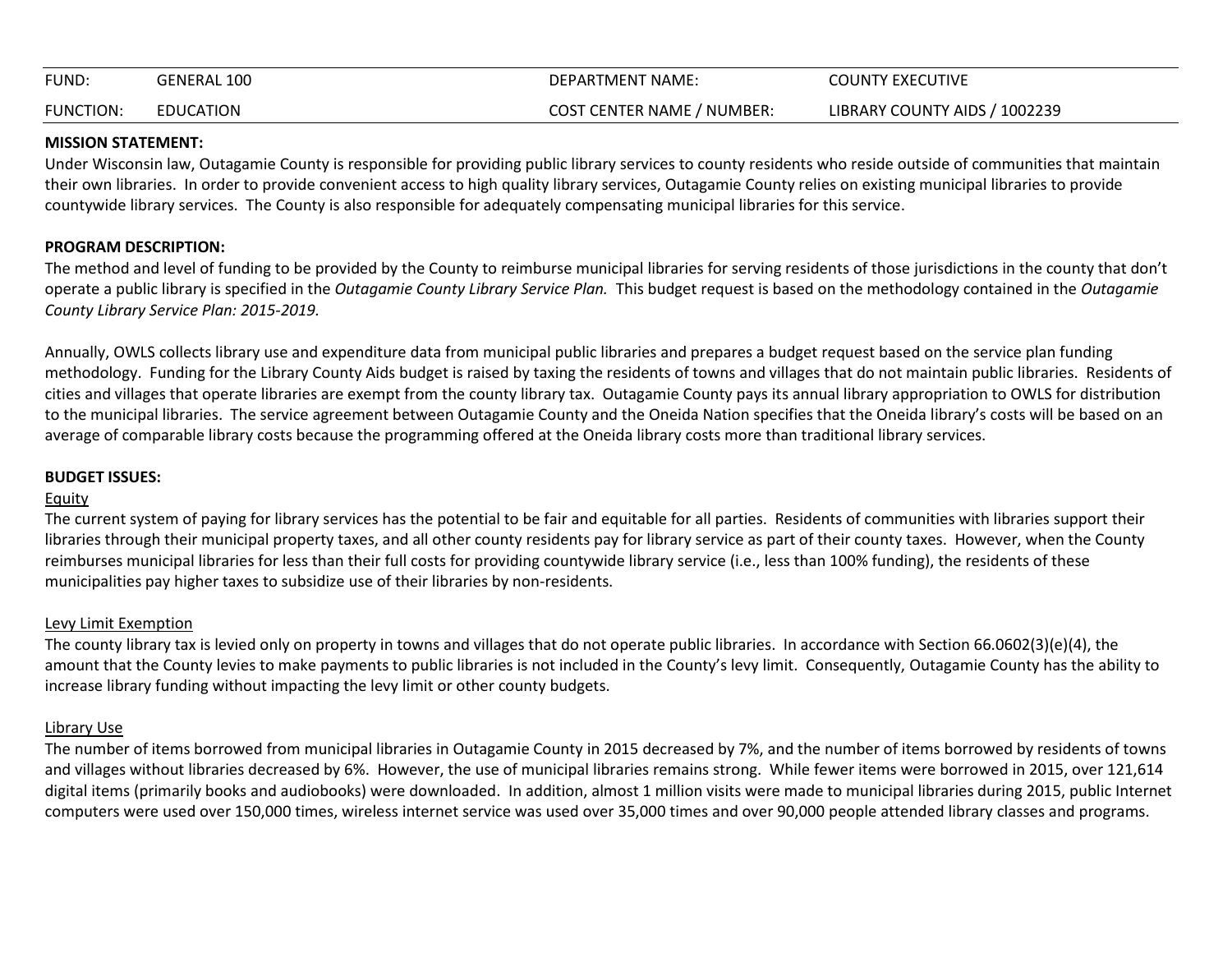| FUND:            | <b>GENERAL 100</b> | DEPARTMENT NAME:                  | COUNTY EXECUTIVE              |
|------------------|--------------------|-----------------------------------|-------------------------------|
| <b>FUNCTION:</b> | EDUCATION          | <b>COST CENTER NAME / NUMBER:</b> | LIBRARY COUNTY AIDS / 1002239 |

#### **BUDGET ISSUES CONTINUED:**

#### Unit Costs

Although the number of circulations of physical items decreased, the cost of maintaining the libraries remained relatively the same causing the average per circulation (unit) cost to increase.

### County Share of Library Service Costs

The county continued to compensate municipal public libraries at 100% of their costs for providing countywide library service in 2016. That goal was first accomplished in 2014, as the funding level increased from 78.4% in 2007 to 100% in 2014.

| Year:                 | 2012  | 2013  | 2014 | 2015 | 2016 | 2017 |
|-----------------------|-------|-------|------|------|------|------|
| <b>Funding Level:</b> | 92.1% | 96.1% | 100% | 100% | 100% |      |

A goal of the *County Library Service Plan: 2015-2019* is to continue to compensate municipal public libraries for 100% of their costs, based on the county funding formula, for providing service to county residents residing in jurisdictions without local libraries.

In 2015 the number of overall circulations and county circulations decreased while costs of maintaining the libraries increased slightly for a majority of the libraries. Total circulation (and county circulation) can fluctuate from year to year causing increases (as we see this year) and decreases (as was seen last year). Consequently, 100% of the county formula will result in a budget increase of .49% or \$8,217.

### Achieving Equitable Support

When municipal libraries are not reimbursed for all the countywide service they provide, residents of municipalities with libraries pay more for library service to subsidize use by rural residents. By reaching the 100% funding level, county residents are reimbursing municipal libraries for their full cost of providing service to them.

### Library Service is a Bargain for the County

Contracting with municipalities for library service continues to be a bargain for Outagamie County. It is estimated that the owner of a \$100,000 home paying for library service through county taxes would pay less than \$26 in 2015, i.e. about the cost of one new hardcover book. Even at the 100% funding level, residents living outside of communities with libraries continue to pay significantly less for the same service than those living in communities with libraries.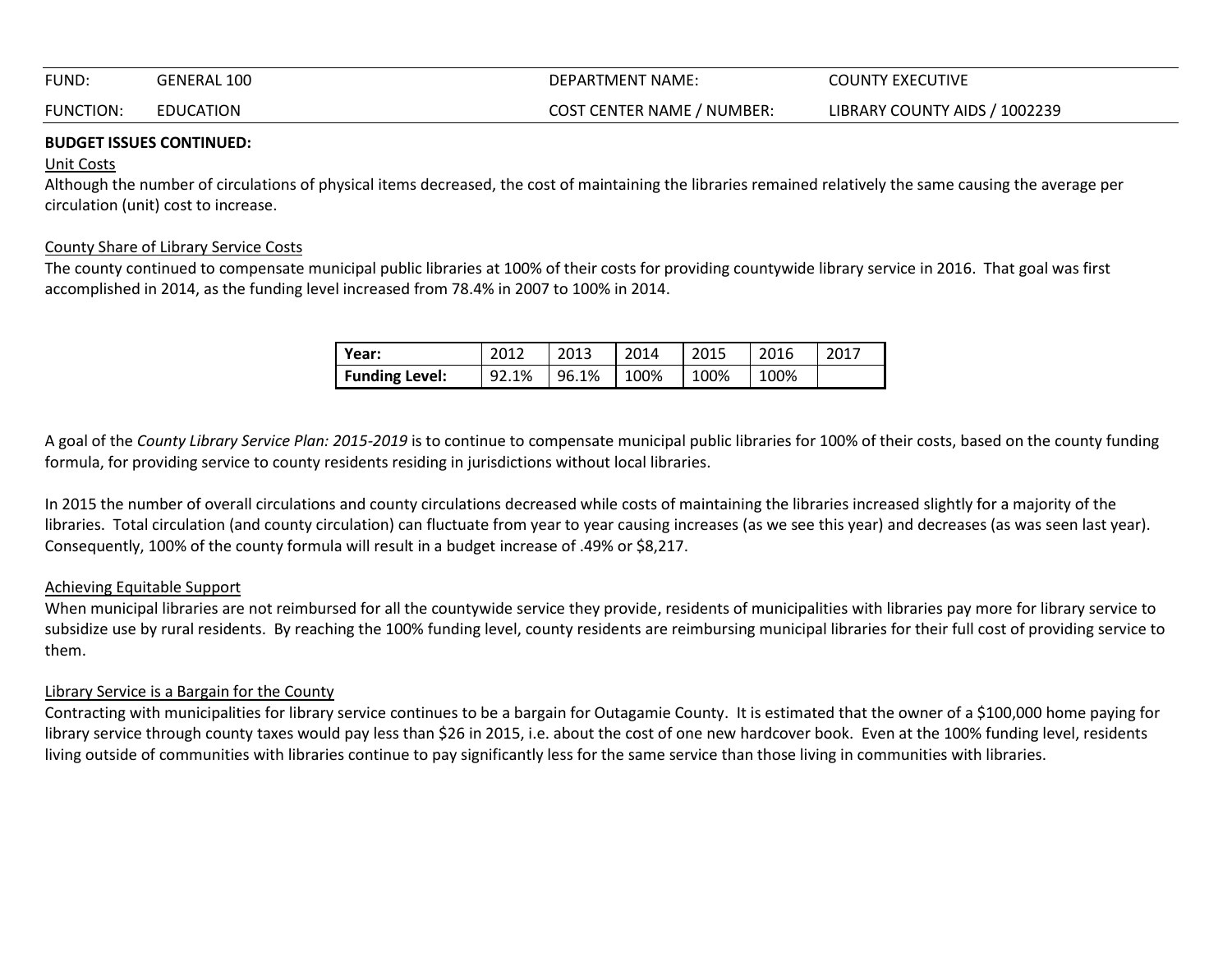FUND: GENERAL 100 GENERAL 100 DEPARTMENT NAME: COUNTY EXECUTIVE

FUNCTION: EDUCATION **EXECUTER SOLUTER SERVICE COST CENTER NAME** / NUMBER: LIBRARY COUNTY AIDS / 1002239

The following are the payments made from the 2015 and 2016 library county aids budget and the proposed allocation for 2017:

|                                |              |              | <b>LIBRARY</b>   | <b>COUNTY EXECUTIVE</b> | <b>COUNTY BOARD</b> |
|--------------------------------|--------------|--------------|------------------|-------------------------|---------------------|
|                                |              |              | <b>REQUESTED</b> | <b>PROPOSED</b>         | <b>ADOPTED</b>      |
| LIBRARY RECEIVING OWLS FUNDING | 2015 PAYMENT | 2016 PAYMENT | 2017 SHARE       | 2017 SHARE              | 2017 SHARE          |
| Appleton                       | \$966,729    | \$960,289    | \$934,132        |                         |                     |
| <b>Black Creek</b>             | \$84,865     | \$91,069     | \$96,116         |                         |                     |
| Clintonville                   | \$16,205     | \$14,345     | \$17,243         |                         |                     |
| Hortonville                    | \$104,523    | \$107,804    | \$125,073        |                         |                     |
| Kaukauna                       | \$139,253    | \$134,224    | \$143,346        |                         |                     |
| Kimberly - Little Chute        | \$161,270    | \$165,496    | \$170,253        |                         |                     |
| New London                     | \$68,850     | \$69,605     | \$64,331         |                         |                     |
| Seymour                        | \$95,793     | \$91,305     | \$93,025         |                         |                     |
| Shiocton                       | \$29,657     | \$27,752     | \$28,792         |                         |                     |
| Oneida                         | \$29,865     | \$31,227     | \$29,022         |                         |                     |
| Total                          | \$1,697,010  | \$1,693,116  | \$1,701,333      |                         |                     |
| Average Funding Level          | 100.0%       | 100.0%       | 100.0%           |                         |                     |